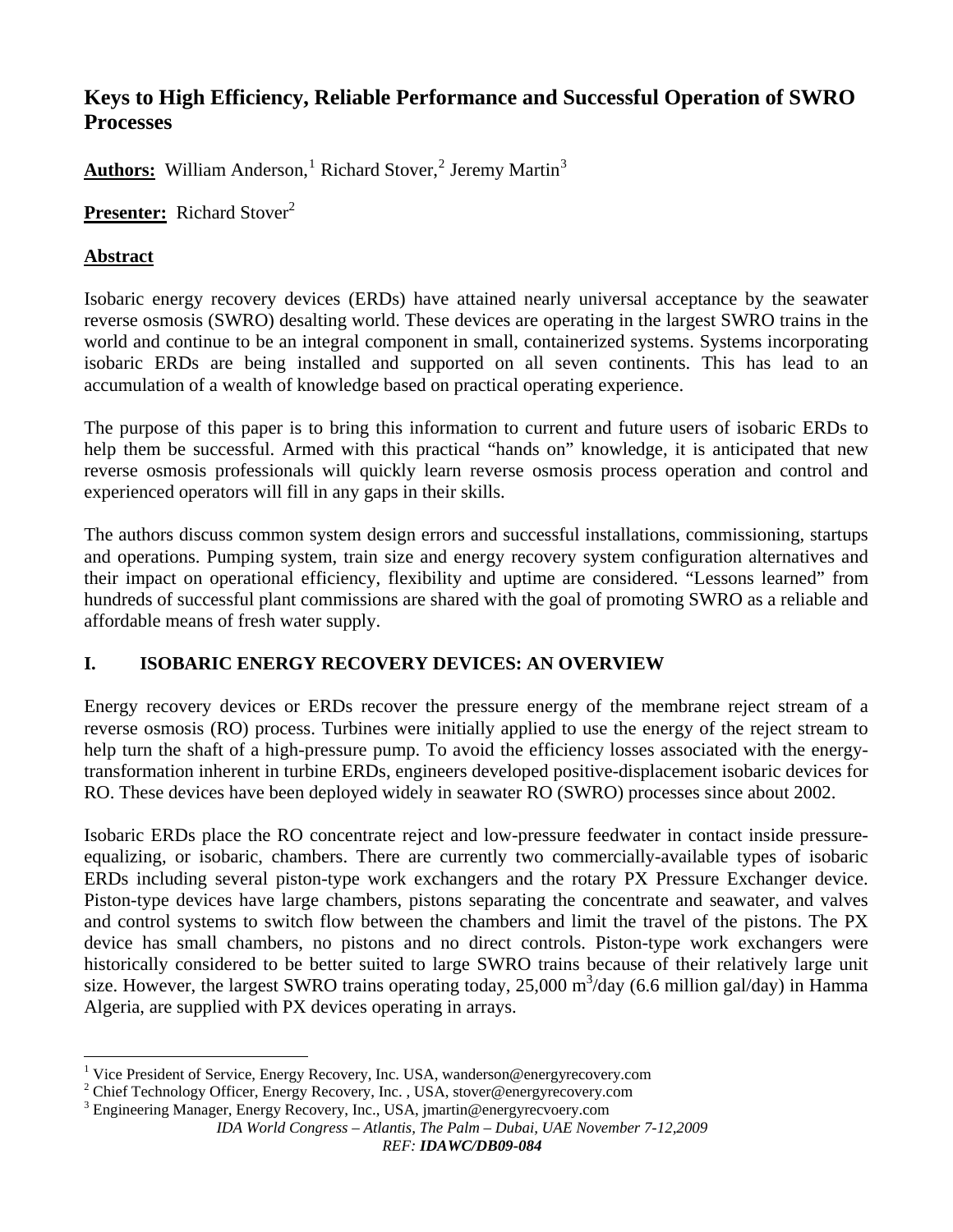Like reciprocating pumps, the positive-displacement pressure transfer mechanism used in isobaric ERDs deliver high efficiency despite pressure and speed/flow rate variations. As a result, most SWRO plants being designed and built today utilize isobaric ERDs. Many plants built with turbine ERDs have been retrofitted or are considering the conversion to isobaric devices to reduce energy consumption and increase production capacity.

A simplified flow diagram of an SWRO process with isobaric ERDs is shown in figure 1. Concentrate rejected by the membranes flows to the ERD driven by a circulation pump. The ERD replaces the concentrate with seawater. The pressurized seawater merges with the discharge of the high-pressure pump to feed the membranes. Water leaves the process as fresh water permeate from the membranes or as spent low-pressure concentrate from the ERDs. An energy recovery efficiency of 98% can be achieved with state-of-the-art isobaric ERDs. Isobaric ERDs can reduce the amount of energy required to desalinate seawater by up to 60%, resulting in more economical production of drinking water and a reduced carbon footprint.



**Figure 1: Simplified Diagram of an SWRO Process with Isobaric ERDs** 

#### **II. ISOBARIC ERD OPERATION**

One must have a clear understanding of how isobaric ERDs work in order to properly design an effective SWRO system that uses them. This may sound obvious, but it is not always the reality. Often, as work is distributed within an organization, the people tasked with the actual design and operations of the system are not the people who have received the training on the operating theory of the devices.

Isobaric ERDs employ a positive displacement mechanism that incorporates two separate flows. As shown in Figure 2, it allows the concentrate (containing the energy to be recovered) to displace the feed water flowing to the membranes. Controlling the flows insures that the transfer of pressure from the concentrate stream to the feed water stream takes place in the most efficient, reliable, and predictable manner.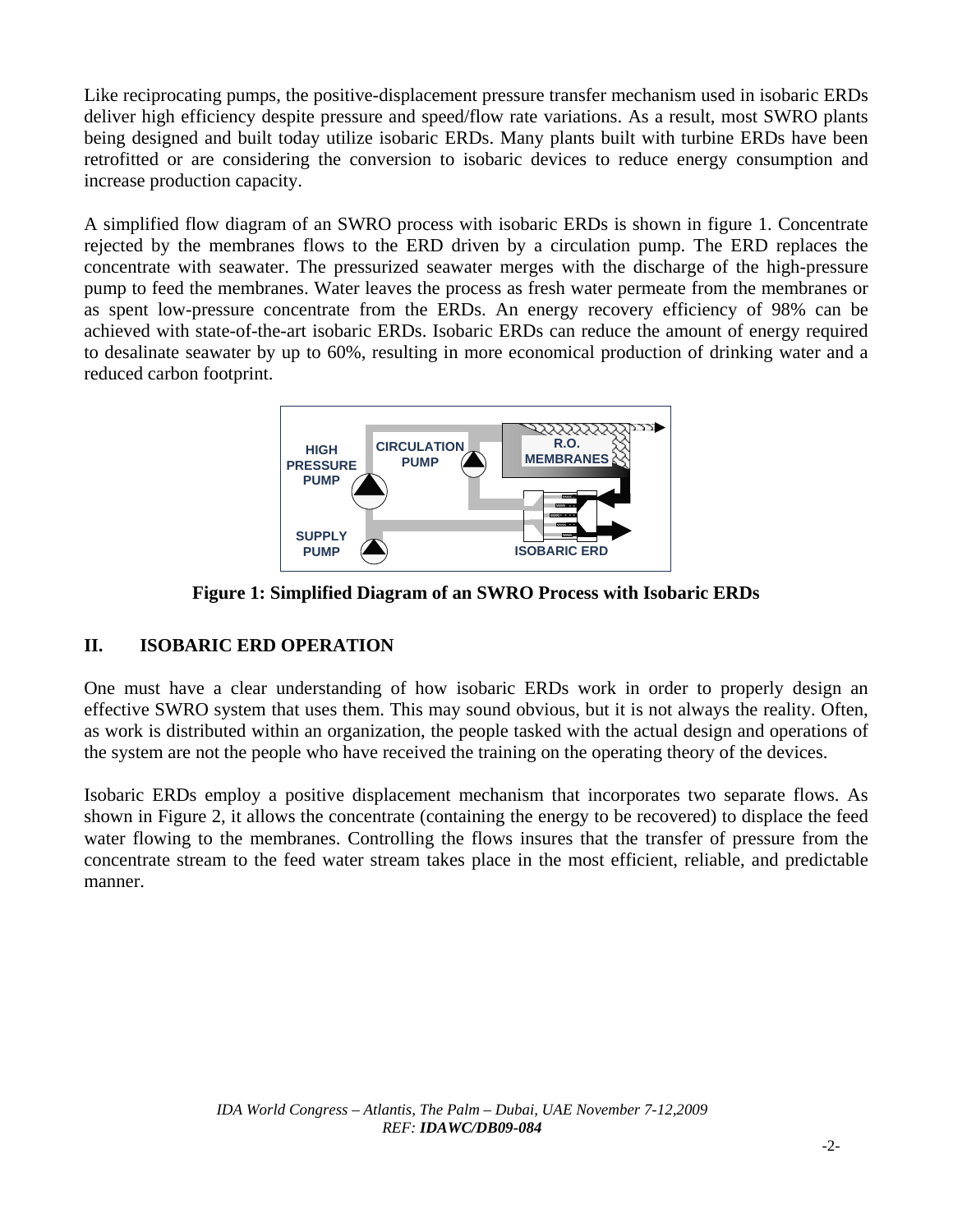

**Figure 2: Schematic Showing SWRO and ERD Flows** 

In systems that use turbine ERDs, adjusting the high-pressure concentrate flow is the primary means of controlling the system performance. In systems equipped with isobaric ERDs, system performance is controlled by adjusting the low-pressure concentrate flow with a flow control valve and/or adjusting the high-pressure flow by adjusting the circulation-pump speed. For example, slowing the circulation pump will raise the percentage of water recovery by the membranes and increase the membrane array feed pressure. When a centrifugal high-pressure pump is being used, slowing the circulation pump will decrease permeate flow.

# **2.1 Flow Measurement**

As isobaric ERDs are positive displacement, flow-driven devices, accurate flow measurements are very important. If designers do not understand how the ERD works or if they are simply trying to cut cost, instruments can be left out of the design. One flow meter is required in the high-pressure (HP) flow circuit and one on the low-pressure (LP) piping.

Flow metering does not need to be extremely accurate to properly operate an ERD. In small plants, rotometers (variable area flow meters) are acceptable. Drawing from experience, paddle wheel type flow meters are the most problematic. At times, end users will require more accurate flow measurement to verify system performance. For this purpose, repeatability and robustness are important. Magnetic and vortex flow meters are successful when a higher degree of accuracy is required. It is important to select instruments constructed of materials able to work in the feedwater and concentrate.

Once meters have been selected, it is critical that they be installed per the flow meter manufacturer's recommendations. Improper installation is a primary cause of flow measurement errors. An expensive instrument installed incorrectly and unable to produce an accurate flow measurement is a wasted investment.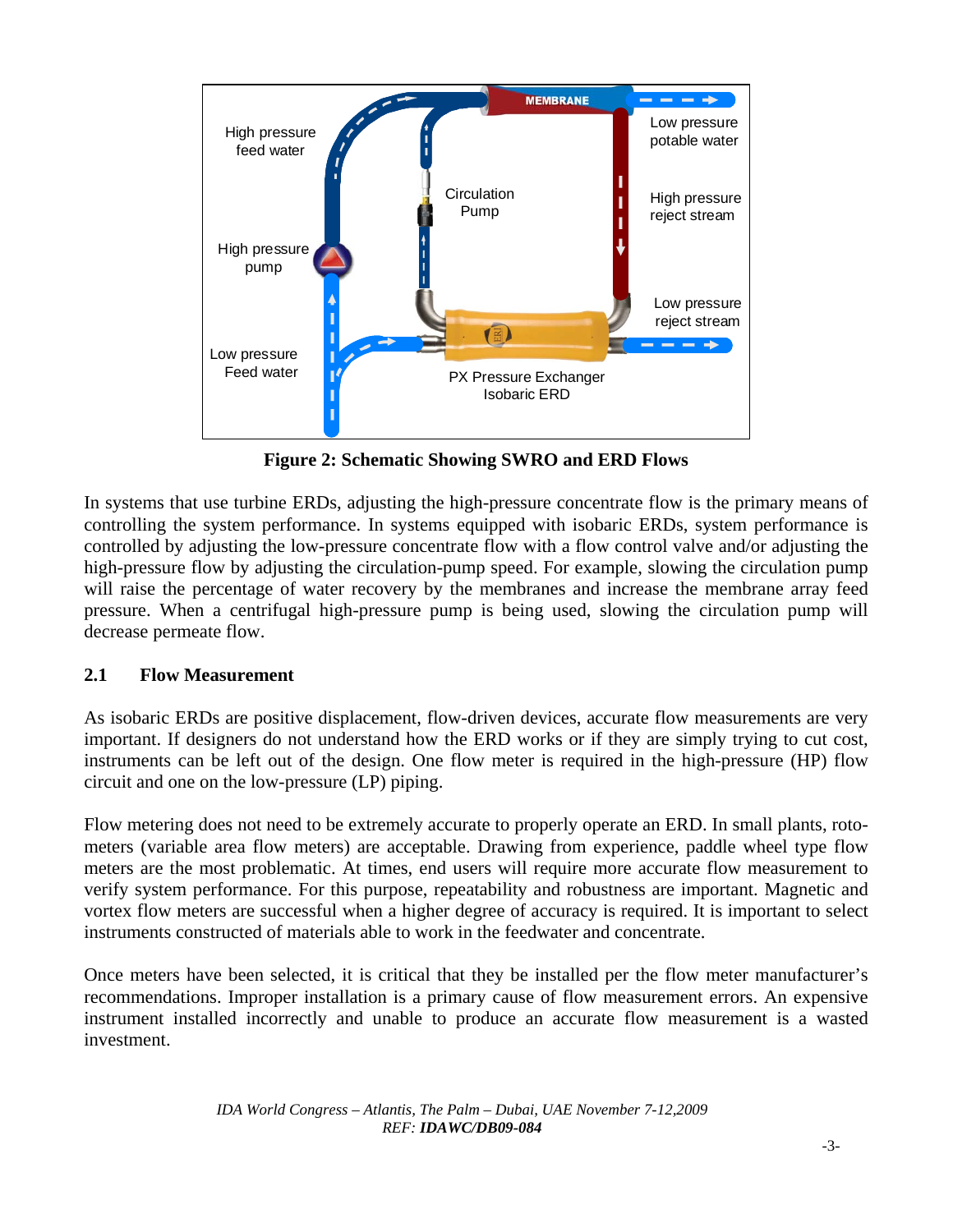The authors have been seeing ultrasonic "strap on" flow instruments used more often. These instruments are less expensive for high-pressure flow measurement and easier to install than most in-line alternatives. These types of instruments have also been utilized during start ups and for troubleshooting. Some important considerations are outlined below to assist in the selection of ultrasonic flow instruments.

- The accuracy of the ultrasonic flow instrument is completely dependent upon the skill of the technician who installs the hardware and configures the transmitter. Some means of verifying that the indicated flow rate is correct is important.
- There is a big difference in the quality / reliability / accuracy in the ultrasonic instruments available on the market today.
- Because the critical sensing elements of these instruments are exposed to hazards ranging from salt water spray to the operator's boots when he is climbing on the piping, they are prone to lose accuracy or fail more often than in-line flow instruments. Extra care must be given in protecting these components from hazards, and accuracy needs to be rechecked periodically.
- Ultrasonic instruments can be quite sensitive to entrained air. Until all the air is removed from the system piping; the meter will not read accurately. It can take some time before they settle. This can be problematic if they are to be used in a process control loop. Lots of unobstructed straight pipe upstream and downstream is required to ensure accurate readings.

# **2.2 Air Venting**

Entrained air is destructive to many components in a SWRO system. This is also true for isobaric ERDs. If air, pressurized and compressed, reaches an operating ERD, it will instantaneously expand and may damage the internal components. This risk can be avoided by installing and utilizing air vent valves at the high point of the concentrate header as well as other high points where air can be trapped. If efficient air venting is provided, systems can be started up quickly. Some problems witnessed by the authors include:

- Air venting is not considered when the piping is designed. Piping should be designed to avoid as many air traps as possible.
- Air vents are inaccessible. If the vent valve is difficult to reach, it should be an automated valve. Many smaller plants are designed to operate (start and stop) without operators present. In this case the vent valves need to be automated.
- Some automated vent valves have not been reliable. Some have stuck in the open or closed position. It is beneficial to get a good valve and actuator (pneumatic or electric).
- Vents often spray water everywhere. It is best to be piped to drain. HP vents need to be piped in hard pipe to avoid dangerous plastic piping explosions.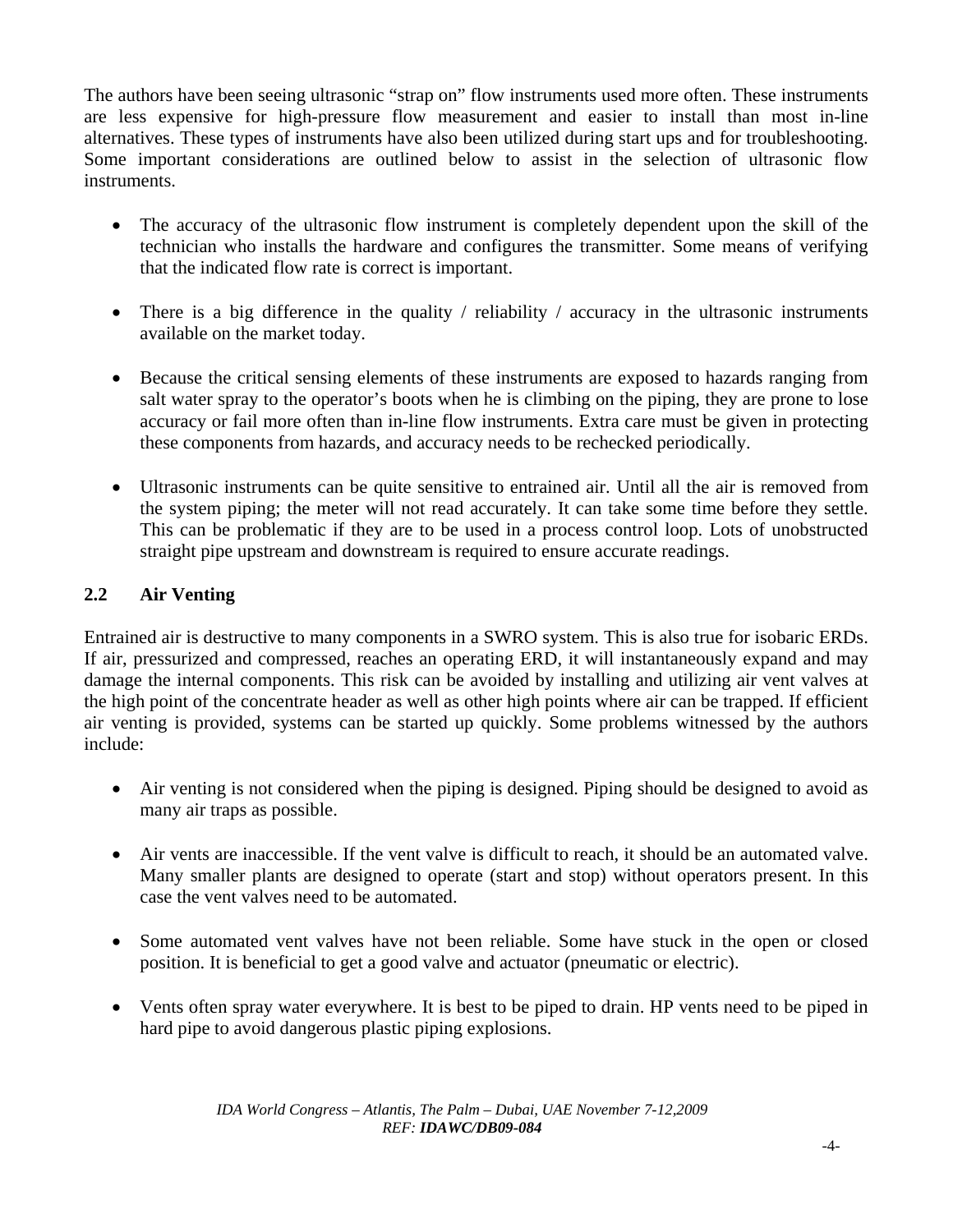• Pressure can be trapped in the HP circuit after shutdown. Often, the vent valves are used to depressurize the system. Valves should be sized to vent efficiently without depressurizing the membrane system too quickly.

# **2.3 Low Pressure Flow Control**

Controlling the LP flow through the ERD can sometimes be a challenge for the designer. For smaller systems, controlling cost is a major factor and for larger systems, multiple train designs can cause complications. If the feed water pressure is steady, LP flow control becomes easier. Some feed pumps have relatively flat performance curves which means that flow changes result in only minimal pressure changes. This is an advantage and can simplify the LP flow control.

When the feed pressure varies considerably, the designer must make some choices. Is it best to try to control the upstream pressure to the ERDs so that a manual LP flow control valve can be used on the discharge? Or, is it best to allow the upstream pressure to the ERDs to fluctuate and install an automated valve downstream that will adjust to control flow? Here are some of the ways we have seen designers control the upstream pressure.

- Use a variable frequency drive or VFD on the low-pressure feed pump. The feed header pressure would be the control loop process variable. Feed pumps are available with integral VFDs that include control logic capabilities.
- Install a pressure regulator upstream of the ERDs.
- Start feed to the ERDs first and feed to the HP pump second. Shut the system down in the reverse order.
- Install a "bypass" loop which re-circulates flow back to the feed water tank when the feed header pressure exceeds the set point. This requires a pressure transmitter, a control valve and a controller.
- Provide a VFD-controlled feed pump dedicated to the ERDs and install a water column at the ERD LP outlet to automatically provide sufficient back pressure.

Control valve options include

- A pneumatic flow control valve the best choice as pneumatics react quickly to flow changes sensed by the flow meter.
- An electrically actuated flow control valve OK but some are notoriously slow to react and adjust.
- A pilot operated "flow control valve" much like a pressure regulator
- A variable orifice flow controller.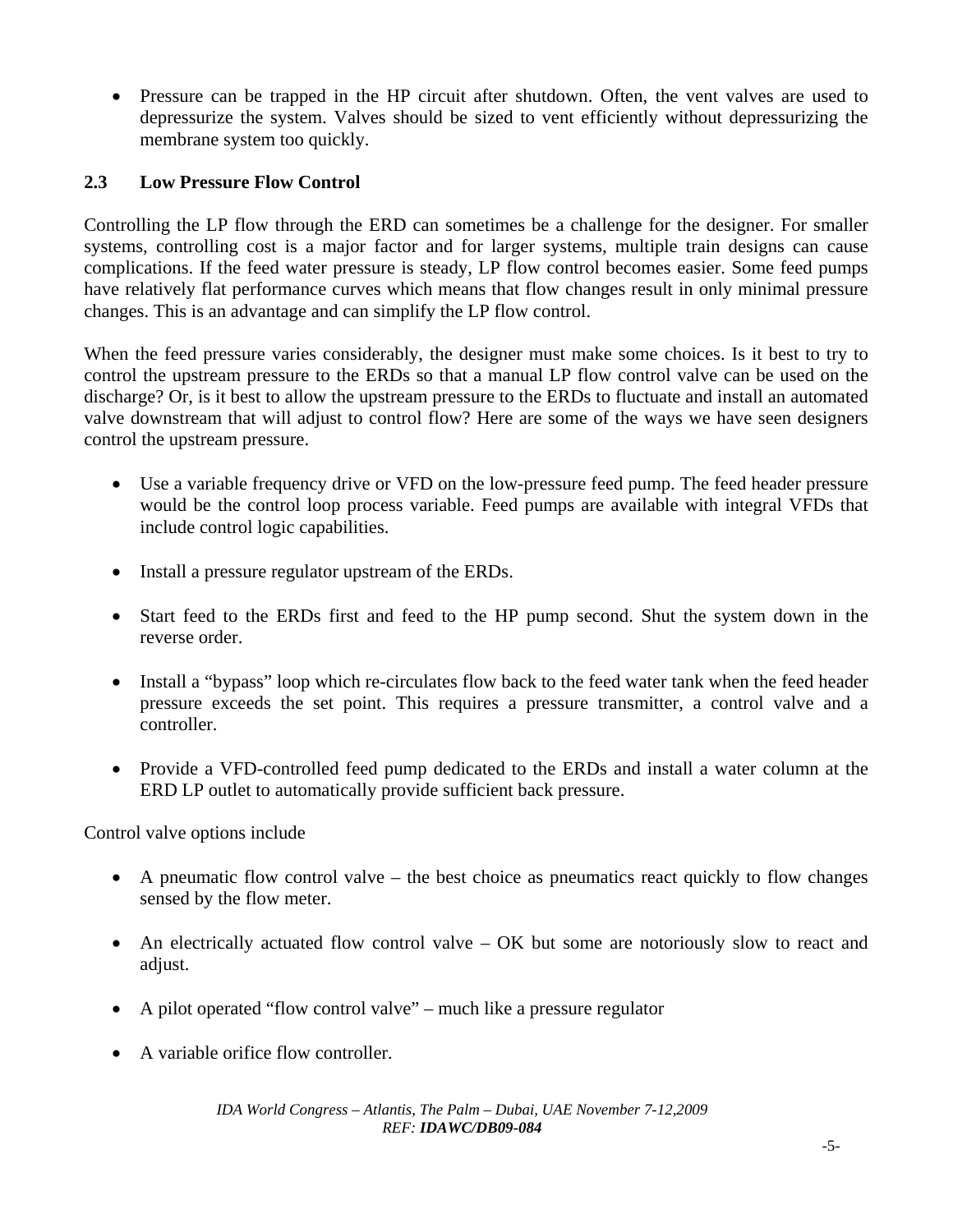The authors recommend that whatever path is chosen, flow control valves should be designed for flow control and not for "on / off" service. The designer of a large plant will usually include an automated flow control valve and often will also include some type feed pressure control. Some large plants with multiple trains will have a separate feed water system for the ERD arrays and another feed water system dedicated to the HP pumps. VFD control of the feed water pumps is common. Ideally, one would have feed water pumps that take suction from a tank downstream of the pretreatment filters and just upstream of the cartridge filters. This would isolate the SWRO trains from upsets and load changes that occur in the filters. More feed water pumps seem to be better than one or two as it is sometimes difficult to turn down large pumps to operate just one or two trains.

### **2.4 High Pressure Flow Control**

Maintaining flow control of the ERD HP flow circuit is usually easier than controlling the LP flow because the HP flows in a circulation loop. The flow rate is usually controlled by adjusting the circulation pump speed using a VFD. ERI recommends using a VFD controlled pump motor, however, in some installations, a flow control valve is preferred. The VFD output to the pump driver or the control valve position will not require adjustment often as the only things that will affect the ERD HP flow rate will be the condition of the membranes and the characteristics of the feed water.

The designer will want to avoid placing restrictions to flow in the ERD HP flow circuit as they will waste energy. Isolation valves, for example, should be full ported and check valves with the most favorable flow characteristics should be chosen.

#### **2.5 Designing for Changing Conditions**

If the designer understands that the HP pump controls the permeate flow rate and that the circulation pump controls the concentrate flow rate, designing for anticipated production and recovery requirements becomes simplified. Membranes will age and feed water characteristics and the end user's requirements may change, so being able to provide for flexibility is a great advantage.

The HP pump must be able to provide the desired flow at the worse case operating conditions if the end user requires a specified permeate production rate. That means that the pump is usually oversized for initial operating conditions and the flow must be controlled. Four methods of HP pump flow control are common:

- A VFD controlled motor is used to directly vary the HP pump speed;
- A flow control valve is installed on the discharge of the pump;
- Backpressure is applied on the permeate;
- A "charging pump" controlled by a VFD is installed upstream of the main HP pump.

If a centrifugal HP pump is allowed to operate on its curve and the volume of permeate produced is allowed to vary, the membrane recovery can change. This can occur when the feed-water temperature changes. If a constant recovery rate is desired, the designer must provide for adequate concentrate flow (flow provided by the ERD circulation pump). As the ERDs will have a maximum allowable flow rate,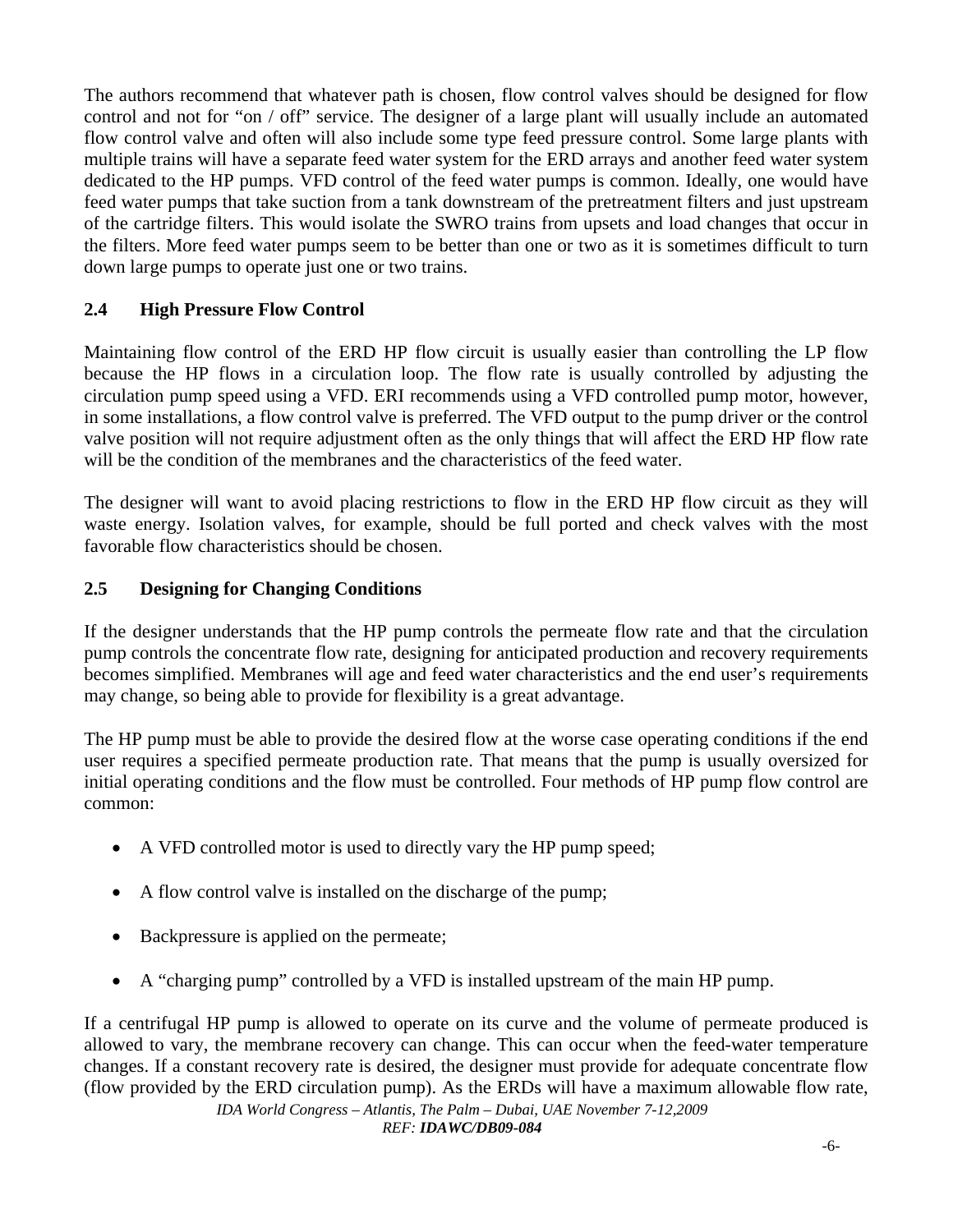the ERD array must be sized to accommodate the maximum anticipated concentrate flow. Designers will sometimes provide for additional ERD units in their manifold designs to be able to add units for future expansions.

Adjusting recovery while maintaining the desired permeate flow rate can be accomplished by adjusting the flow rate in the ERD HP circuit. Lowering the recovery will likely mean that additional LP feed water is required. As the operator increases the HP circuit flow rate, increasing the LP flow rate is usually required. The designer should anticipate the need for additional feed water and also the need to be able to supply feed water to the ERD array at a pressure sufficient to maintain the required ERD LP output pressure. Back pressure on the ERDs prevents cavitation in the devices the same way that sufficient suction pressure prevents cavitation in pumps.

### **2.6 Sampling and Pressure Measurement**

Operators are aided by having sample points and pressure indicators installed near all four connections to the ERD array. The advantage these sample points and pressure instruments provide to the operator is important for trouble-shooting, verifying flow meter accuracy and measuring pump and ERD efficiency.

# **III. SAMPLE PROCESS DESIGNS**

# **3.1 Large Plant Installations**

Large trains usually will have an array of ERD units mounted on a dedicated support frame. The frame will usually carry the ERD units and the associated manifold piping. In cases where the HP piping has been pre-fabricated off site, we recommend that the frame not be secured until the piping has been set in place and the HP manifolds are aligned in their correct positions. This will minimize the amount of reworks required in the field. Empty ERD units, that is, ERD housing and piping connections without the internal components, can be provided to allow the fitters to properly align the manifolds.

Some error in the placement of branch connections on fabricated manifolds can be expected. The LP branch connections are usually fusion-bonded to the manifold and can be broken off at the weld. It is critical, therefore, to prevent strain from being applied to the LP manifold branch connections. One flexible coupling is required to connect each of the four ERD connections to the manifolds. To account for some manifold misalignment and to protect the LP manifold branch connections, we recommend the use of two flexible couplings around a short pipe spool.

Metal piping should be thoroughly inspected to insure that the interior is free from welding slag and other debris created during manufacturing that could separate from the pipe and eventually enter the ERD units. The same precautions should be taken with the LP piping. Pipe fitters need to understand that keeping the piping clean is critical. Regardless of precautions, all piping should be flushed at full flow rates prior to loading the membranes and connecting the ERDs to the system.

While no destructive vibration or hammer can be created by PX ERDs, piston-type ERDs can cause these problems. Also, in any process stream, closing valves suddenly can cause water hammer, while improperly-sized or improperly-installed fittings can cause vibration. If the piping is not properly supported, it may move and damage the ERD units and/or manifold connections. It is critical to properly support the piping.